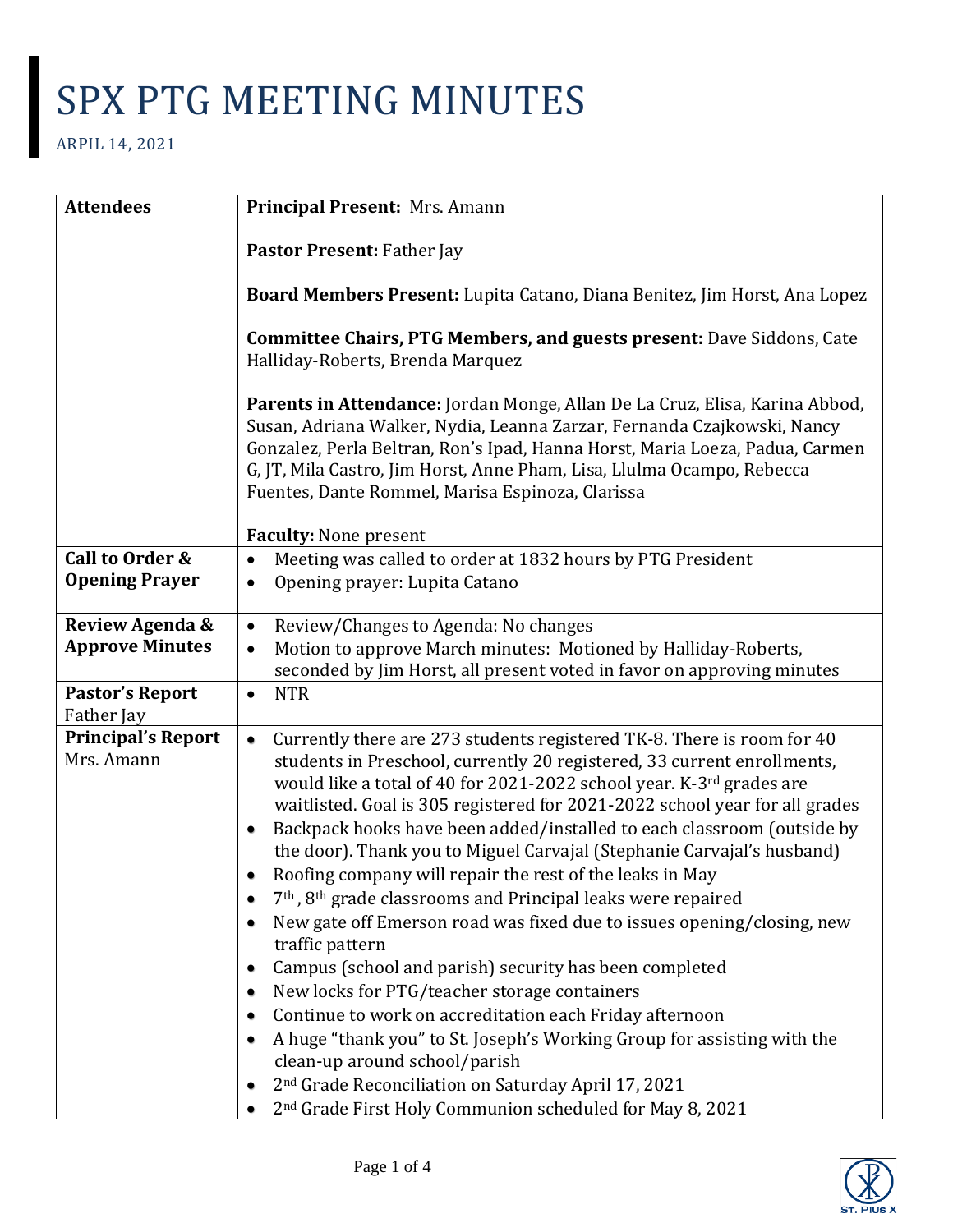|                           | 2021-2022 school calendar not completed. Next school year, Friday's will<br>$\bullet$             |
|---------------------------|---------------------------------------------------------------------------------------------------|
|                           | be noon dismissals, teachers will have a staff meeting in the afternoons                          |
|                           | May Crowning scheduled for May 13, 2021 in Parish Plaza. Grades 5-8<br>٠                          |
|                           | students and family only. Everyone else viewing in the classroom                                  |
|                           | SD catering company may provide school lunches next school year<br>٠                              |
|                           | Continue to have a dialog with Principal from Castle Park Elementary<br>٠                         |
| <b>President's Report</b> | Teachers vs 8 <sup>th</sup> grade students softball game scheduled for May 27, 2021.<br>$\bullet$ |
| Lupita Catano             | Naccari family has volunteered to provide food. Other student's welcome                           |
|                           | to attend, set up similar to Red Ribbon Day. Ms. Ahearn and Coach Chris                           |
|                           | suggested kickball instead of softball due to only one ball being utilized,                       |
|                           | less equipment to share. Room parent coordinator will send flock note                             |
|                           | with additional information once planning has been concluded                                      |
|                           | SPX currently has a COSTCO card to make purchases for future events.<br>$\bullet$                 |
|                           | Principal has credit card; Father Jay is the account holder                                       |
|                           | Principal will provide staff list for accurate number for lunch during<br>$\bullet$               |
|                           | <b>Teacher Appreciation Week</b>                                                                  |
|                           | No motions required for lunch under \$500.00, PTG to provide 2 lunches<br>$\bullet$               |
|                           | during the week, a nicer lunch on Friday since teachers/staff continue to                         |
|                           | work on accreditation                                                                             |
| <b>Vice President's</b>   | Continues to contact sponsors for donations for partners in education<br>$\bullet$                |
| <b>Report</b>             | Scheduled Kona Ice for April 27, 2021. Same flavors as previous event,<br>$\bullet$               |
| Diana Benitez             | need number of presales                                                                           |
| <b>Treasurer's Report</b> | PTG Admissions- net profit \$9,975<br>$\bullet$                                                   |
| Jim Horst                 | Wreath Sales-net profit \$7,550<br>$\bullet$                                                      |
|                           | Restaurant Fundraisers- net profit \$1514.62<br>$\bullet$                                         |
|                           | Tile Sales- net profit \$9,800.00<br>$\bullet$                                                    |
|                           | Wine Glass Sales- net profit \$900.00<br>$\bullet$                                                |
|                           | "I Support SPX" button as of December total- net profit \$1,040.00<br>$\bullet$                   |
|                           | Partners in Education- net profit \$3,520.00                                                      |
|                           | Kona Ice- net profit 164.25                                                                       |
|                           | Toy Drive- net profit \$142.25                                                                    |
|                           | Amazon Smile- net profit \$78.85                                                                  |
|                           | Box Tops- net profit \$77.00<br>$\bullet$                                                         |
|                           | Uniform Sale-net profit \$615.00                                                                  |
|                           | Expenditures-\$1,553.96<br>$\bullet$                                                              |
|                           | Total net income as of 4/14/2021, \$33,823.06<br>٠                                                |
|                           | Advisory Board has approved laptops for PTG board members. Creating a<br>$\bullet$                |
|                           | sign out letter, similar to student's IPAD acknowledgement form to keep                           |
|                           | electronics safe and secure                                                                       |
| <b>Secretary Report</b>   | <b>NTR</b><br>$\bullet$                                                                           |
| Ana Lopez                 |                                                                                                   |

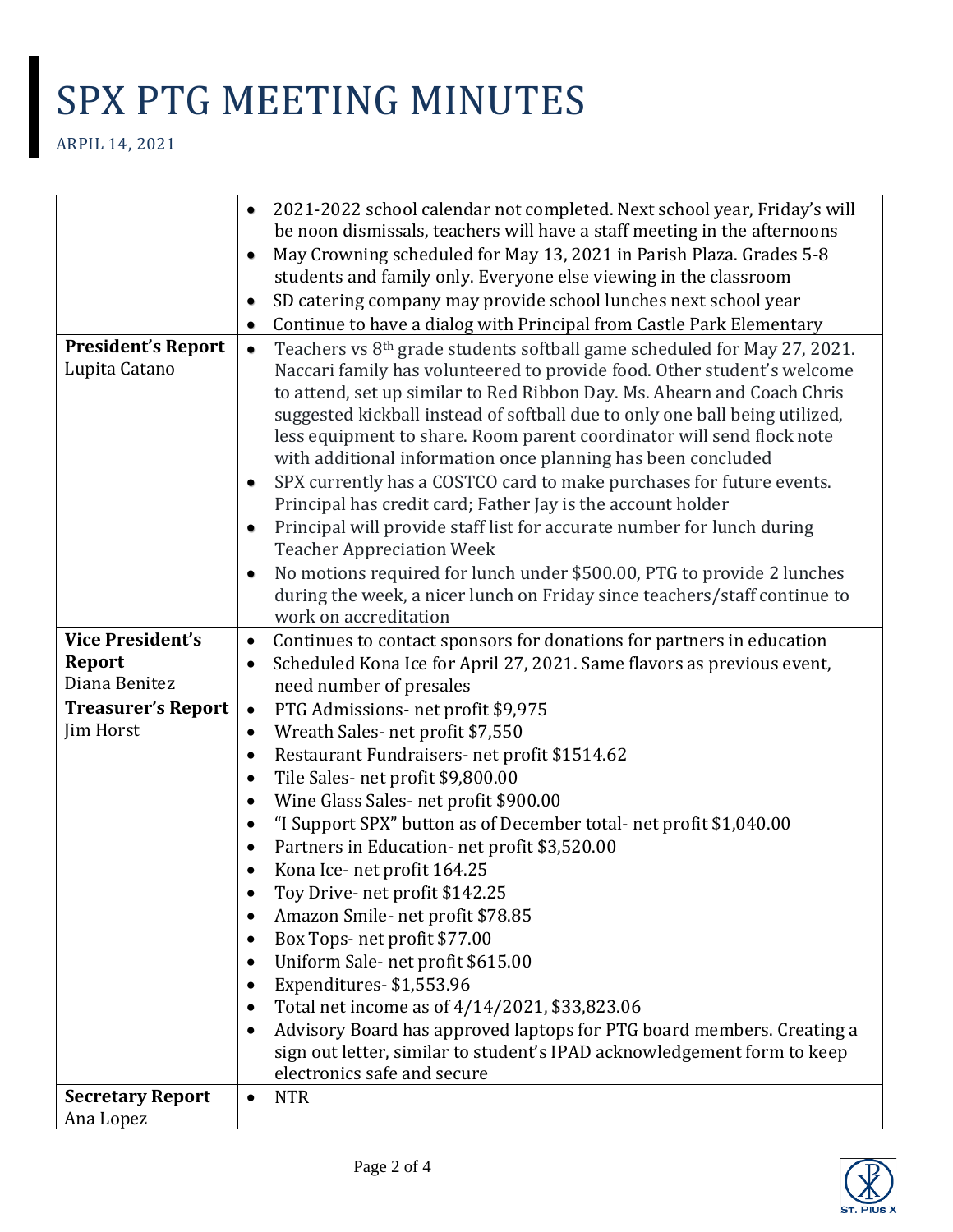| <b>Room Parent</b>        | Junior high night (6-8 grade) scheduled for April 30, 2021 from 6 pm to 10<br>$\bullet$    |
|---------------------------|--------------------------------------------------------------------------------------------|
| Coordinator               | pm. Play movie, giant yard games, pizza. Committee has been formed                         |
| <b>Report</b>             | already, all donations due April 23, 2021. No siblings allowed, need 2 large               |
| Cate Halliday-            | outdoor lights, outdoor pizza oven, chaperones, student council for set up                 |
| Roberts                   | and clean up (contact Ms. Lujan). Finalizing list of phone numbers for                     |
|                           | emergency contact, permission slips, pick up/drop off location                             |
|                           | Teacher appreciation week May 3-7, 2021. Mrs. Thesha Padua shared ideas<br>$\bullet$       |
|                           | for the week: Monday-Flower Day, Tuesday- Snack Day, Wednesday- Gift                       |
|                           | Day, Thursday- Cards of Appreciation, and Friday- Prayers                                  |
|                           | PTG will provide lunch for teachers all week and a gift card<br>٠                          |
|                           | Mrs. Pham will provide mini Bundt cakes for all staff<br>٠                                 |
| Fundraising/              | Looking for a new Ambassador coordinator, coordinator will be involved in<br>$\bullet$     |
| <b>Marketing</b>          | parish events. Upper grades welcome to participate, Dave Siddons will                      |
| Coordinator               | train incoming coordinator                                                                 |
| <b>Report</b>             | Dave suggested to have Ambassadors greet parents/guests for first holy<br>$\bullet$        |
| Dave Siddons              | communion scheduled for May 8, 2021 at Parish plaza                                        |
|                           | Tile and wine glass sales coming to an end on April 26, 2021, selling during<br>٠          |
|                           | Saturday and Sunday mass                                                                   |
|                           | Any ideas/suggestions for fundraising are welcome at any time, contact<br>$\bullet$        |
|                           | Dave or PTG President. Future suggestions possibly for next school year                    |
|                           | (sales/discount cards, entertainment books)                                                |
| <b>Faith-In-Action</b>    | Dropped off for food baskets and gift cards to Castle Park Elementary from<br>$\bullet$    |
| Coordinator               | SPX 7 <sup>th</sup> and 8 <sup>th</sup> grade students                                     |
| <b>Report</b>             | Continue to plan for future events<br>$\bullet$                                            |
| <b>Hospitality Report</b> | <b>NTR</b><br>$\bullet$                                                                    |
| Vacant                    |                                                                                            |
| Committee                 | <b>NTR</b><br>$\bullet$                                                                    |
| <b>Reports</b>            |                                                                                            |
|                           |                                                                                            |
| <b>New Business</b>       | Discussion with principal and room parent coordinator on a new position<br>$\bullet$       |
|                           | to PTG (would need approval from Advisory Board) to pair up current                        |
|                           | parent(s) to new incoming families to answer any questions about school                    |
|                           | related activities                                                                         |
|                           | Discussion of creating an individual position in PTG for Mileage Club. In the<br>$\bullet$ |
|                           | past Mr. Allan De La Cruz graciously volunteered to come in every morning                  |
|                           | to set up and hole punch the student's cards. Currently, Allan will only be                |
|                           | available M/W/F. Conversation in the past about purchasing electronic                      |
|                           | devices to track the number of laps executed by the student, to eliminate                  |
|                           | punching cards. This device be used during Turkey Trot as well. If the                     |
|                           | school was to purchase device from Fitness Finder Tracker, the Walker                      |
|                           | family volunteered to pay the subscription for the first year                              |
| <b>Unfinished</b>         | Possibility on auctioning Gala items next school year with a family<br>$\bullet$           |
| <b>Business</b>           | community kickoff event                                                                    |
|                           | $\mathbf{p}_{\alpha\alpha\alpha}$ 3 of 4                                                   |